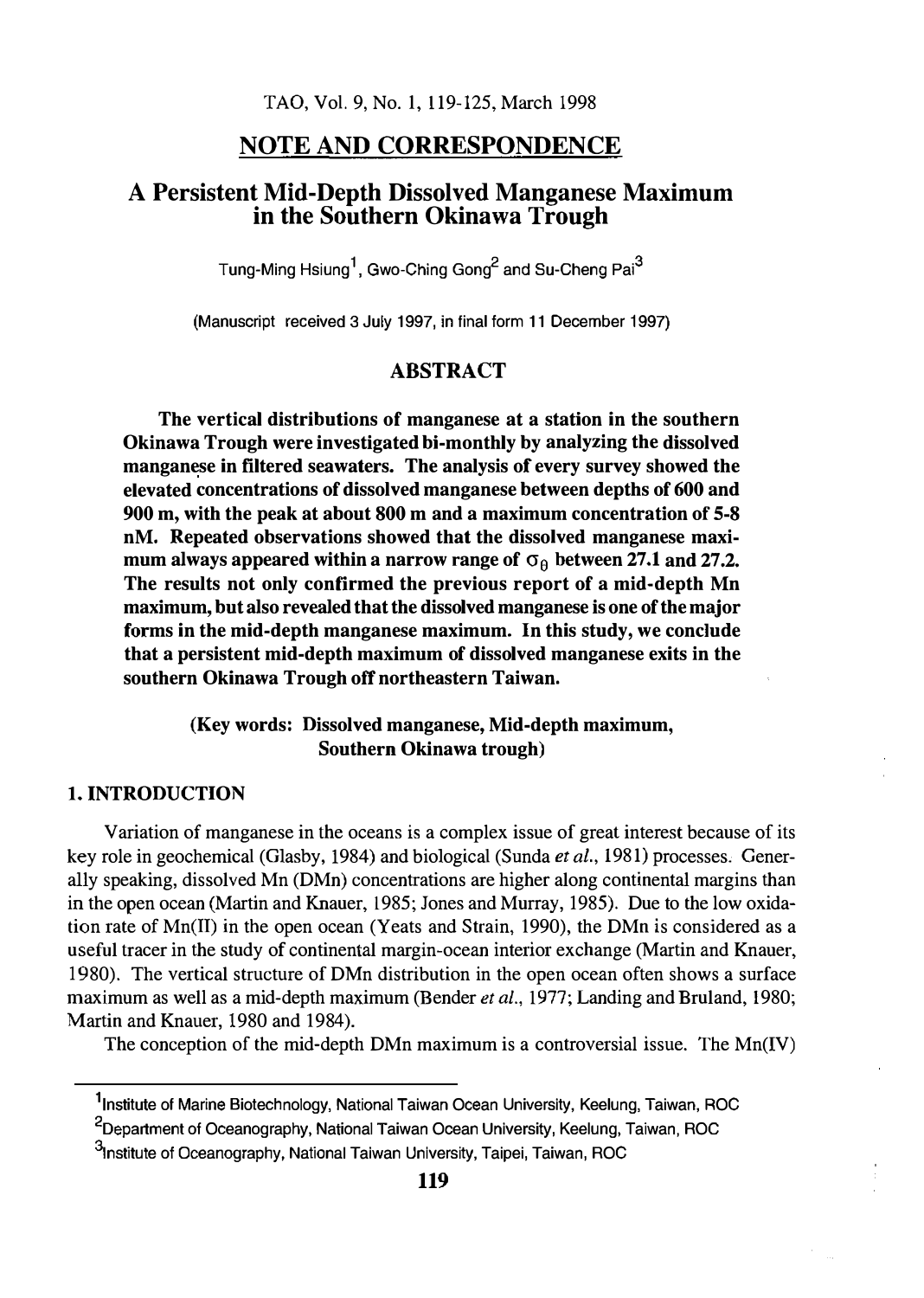reduction in the continental slope has been considered as the origin of the mid-depth Mn. Release of Mn(II) from sediment to the water column has been incorporated with the low oxygen and pH, as well as the organic matter consumption processes (Klinkhammer and Bender, 1980). Thus, Martin and Knauer (1985) suggested that lateral **transport of DM**n released from the continental slope produced the mid-depth Mn maximum. With benthic flux measurements, Johnson *et al.* (1996) opposed the hypothesis that the source of Mn was the continental slope because the oxygen minimum layer was also a region of minimal Mn(II) flux from the sediments. Johnson *et al.* believed that mid-depth DMn was produced by  $Mn(I)$  release during particulate organic matter oxidation, where Mn(II) was incorporated into organic matter in the mixing layer and sank into the deep water associated with particulate organic matter.

In the southern Okinawa Trough, the mid-depth maximum distribution of Mn has been reported by Wei and Sun (1991) based on a single survey. In addition, the mid-depth Mn maximum was observed as corresponding to low beam transmission ( i.e., an indicator of suspended particulate matter, Wei, 1995). The Mn maximum observed by Wei and Sun (1991) was based on unfiltered seawaters, which is termed the "total dissolvable manganese" (TDMn) (Jones and Murray, 1985). However, which form of manganese is responsible for the middepth maximum is not clear. This study reports the vertical distribution of truly dissolved manganese (DMn) collected from five cruises to a station in the southern Okinawa Trough off northeastern Taiwan, where the Kuroshio Edge Exchange Processes (KEEP) project has been conducted. If the dominant form of mid-depth Mn were DMn, the mechanism responsible for the origin of the mid-depth Mn maximum could be the lateral transport of Mn from the continental slope. However, we measured the DMn as supporting about half of the Mn in the middepth maximum. Thus, other processes acting within the water column must be responsible for the mid-depth Mn maximum.

#### 2. MATERIALS AND METHODS

The station used for the study was the KEEP-KEY Station 17, located in the southern Okinawa Trough with a water depth of about 1700 m. Five cruises on board R/V Ocean Researcher I and II were undertaken between March 1995 and January 1996 (Table 1). Seawater samples were collected using 5-liter Go-Flo bottles (Type#1080, General Oceanic, USA)

| Cruise no. | Date        | Longitude $(E)$ | Latitude $(N)$ | Depth $(m)$ |
|------------|-------------|-----------------|----------------|-------------|
| OR1-414    | 03-27, 1995 | 123 10.07       | 25 10.56       | 1718        |
| OR2-111    | 05-02, 1995 | 123 13.02       | 25 06.57       | 1686        |
| OR2-131    | 07-04, 1995 | 123 17.33       | 25 06.77       | 1825        |
| OR2-149    | 09-02, 1995 | 123 12.55       | 25 06.77       | 1681        |
| OR2-184    | 01-06, 1995 | 123 19.17       | 25 06.10       | 1860        |

Tab;e 1. Cruise information

\* The stations recorded were the casting turn for our samples. During retrieval free-floating mooring experiments by another research group were in progress.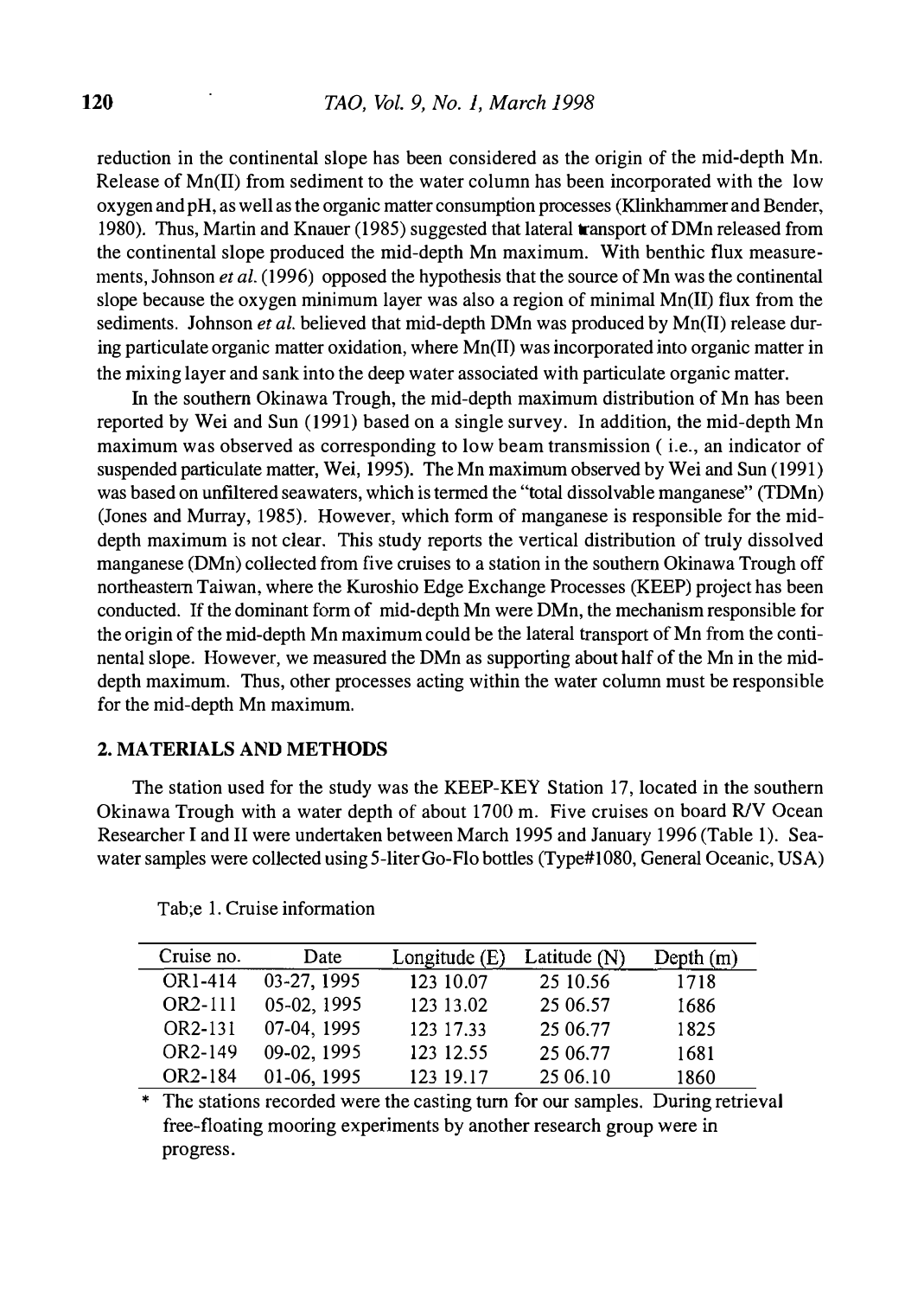mounted on a Rosette sampler, which was assembled with a SeaBird SBE 9111 CTD system. Upon retrieving the samples, clean compressed air was connected to an inlet connector on each Go-Flo bottle, and the outlet of the bottle was led to a filter holder with a 0.4  $\mu$ m Nucleopore filter. The filtrates were collected in acid washed I L polypropylene (PP) bottles, and the dissolved manganese was pre-concentrated shortly after filtration with the Chelex-100 chelating ion-exchange resin (Pai et al., 1990). The sample contained in the PP bottle was connected to a column set. The column set consisted of a BioRad Econo column (bed dimension  $1x5$  cm), pre-packed with 2 g of Chelex-100 resin (100-200 mesh, in ammonium form). The bottle was hung upside down to allow the seawater to flow at a rate of about 4 mL/min. The columns containing the manganese were brought back to a land-based laboratory for elution analysis.

Each column was eluted with 5 portions of 2 mL 2 N nitric acid to yield a final volume of 10 mL which resulted in a 100-fold concentration factor. Manganese in the final yield was detected by a Hitachi Z-8000 graphite furnace atomic absorption spectrometer. The injection size was 20  $\mu$ L, which provided an instrumental detection limit of 0.3  $\mu$ g/L. By dividing by the concentration factor, the actual detection limit for the seawater sample was 0.05 nM. A recovery test was made by spiking seawater sample with 5 nM of Mn standard, and the recovery range of 92-104% (n=7) was obtained. The differences between duplicate analyses of samples with 2-5 nM concentrations were in the range of 3-8  $\%$  (n=7). we we also the Christopy<br>
developed and the Chelex-100<br>
che sample contained in the PP bottle was<br>
do f a BioRad Econo column (bed dimen-<br>
sin (100-200 mesh, in ammonium form).<br>
vater to flow at a rate of about 4 mL/min.<br>

#### 3. RESULTS AND DISCUSSION

Figure l(a) shows the profiles of DMn concentration observed on five cruises. All profiles exhibit a surface maximum of 2-5 nM. Below the surface, DMn concentration decreases



Fig. 1. (a) Vertical profiles of dissolved Mn (DMn), (b) sigma-theta ( $\sigma_{\theta}$ ) vs. DMn relationship, in March ( $\Diamond$ ), May ( $\blacklozenge$ ), July ( $\Box$ ), September ( $\bigcirc$ ) 1995, and January 1996 ( $\bullet$ ).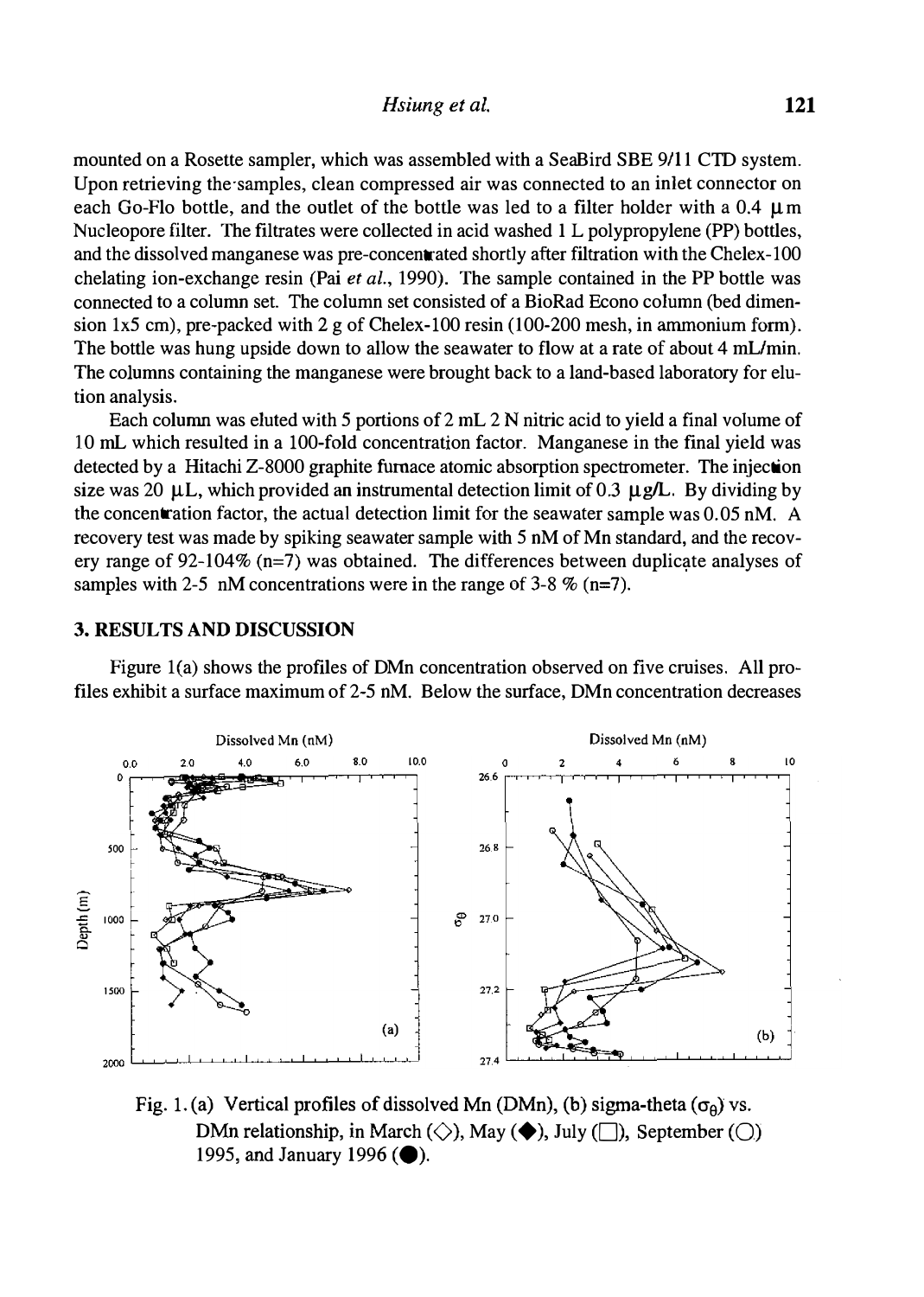with depth to 1-2 nM at about 300 m, and then increases sharply to form a mid-depth maximum of 5-8 nM in the mid-depth water at 400-900 m. The mid-depth maximum was observed for all five cruises. Below the mid-depth maximum, the DMn concentration dropped to less than 2 nM, and then increased steadily towards the sea floor. The repeated observations reveal the persistency and also subtle changes of this feature of the mid-depth DMn maximum. Figure 1(b) shows the plot of DMn concentration vs.  $\sigma_{\theta}$ . The persistent DMn maximum occurs at a narrow density level between  $\sigma_{\theta}$  values 27.1 and 27.2 on all five cruises.

Figure 2 shows the hydrographic parameters observed on the five cruises. The surface temperature varied from 24°C to 30°C, the salinity from 34.35 to 34.65 psu, and  $\sigma_{\beta}$  from 21.5 to 23.0. Such variability occurred throughout the upper water column from the surface down to 500 m, whereas salinity variation occurred down to as deep as 750 m. The T-S diagram shows that the hydrographic properties of the upper water column were mostly within the T-S characteristics of the Kuroshio Water (Gong et al., 1995), indicating the hydrographic variability attributable to the Kuroshio variation. It is probably not coincident that the mid-depth DMn maximum occurred right below the upper water column of more variable hydrographic conditions. The persistency of the DMn maximum at about a depth of 800 m was probably related to the water column stability at this depth. Above this depth, it might be difficult to maintain an enriched DMn perhaps due to the Kuroshio influence.

A single survey of the mid-depth Mn maximum in the Okinawa Trough observed by Wei and Sun (1991) was about 10 nM. The Mn concentration reported by Wei and Sun is in terms of total dissolved Mn (TDMn) because analytical processes used unfiltered sample (Jones and Murray, 1985). In the present study, all samples were filtered through a  $0.4 \mu$ m Nuclepore filter, therefore the results represent the truly dissolved form. The maximum concentrations of DMn observed in this study were in the range of 5-8 nM, less than the TDMn observed by Wei and Sun, and were reasonable in consideration of the Mn forms present. Further study of the Mn forms has been accomplished by comparing the analytical results for filtered and unfiltered water samples. The values of TDMn was close to twice the values of the DMn (Liu, 1997). Consequently, the DMn is one of the major forms in the Mn enriched waters observed by Wei and Sun. The Mn profile in the Okinawa Trough reported by Wei and Sun showed a rather wide maximum in the depth range of 600-1000 m. In contrast, the DMn profiles observed in this study were rather sharp, suggesting the DMn was confined to a narrow density level. It is conceivable that the wide maximum shape of TDMn reported by Wei and Sun is attributable to a wider distribution of other forms of Mn.

Similar Mn distribution pattern have been observed in the eastern Pacific Ocean off California (Martin and Knauer, 1985; Martin et al., 1985; Sagger et al., 1989). They suggested that the mid-depth Mn maximum primarily resulted from lateral transportation from the continental margin. As suggested by Martin et al. (1985), the DMn is potentially a useful tracer for the study of seaward dispersion of water parcels from the continental margins in the western Pacific. Thus, isopycnal transportation could also be responsible for the DMn distribution in the study area. With regard to the lateral transport, the potential mechanisms are the reduction of Mn(IV) oxides in continental margin sediment, and the release of soluble Mn(II), i.e., the organic matter is consumed by minimization processes (Klinkhammer and Bender, 1980). However, since the particulate Mn also exists at the mid-depth Mn maximum, another pos-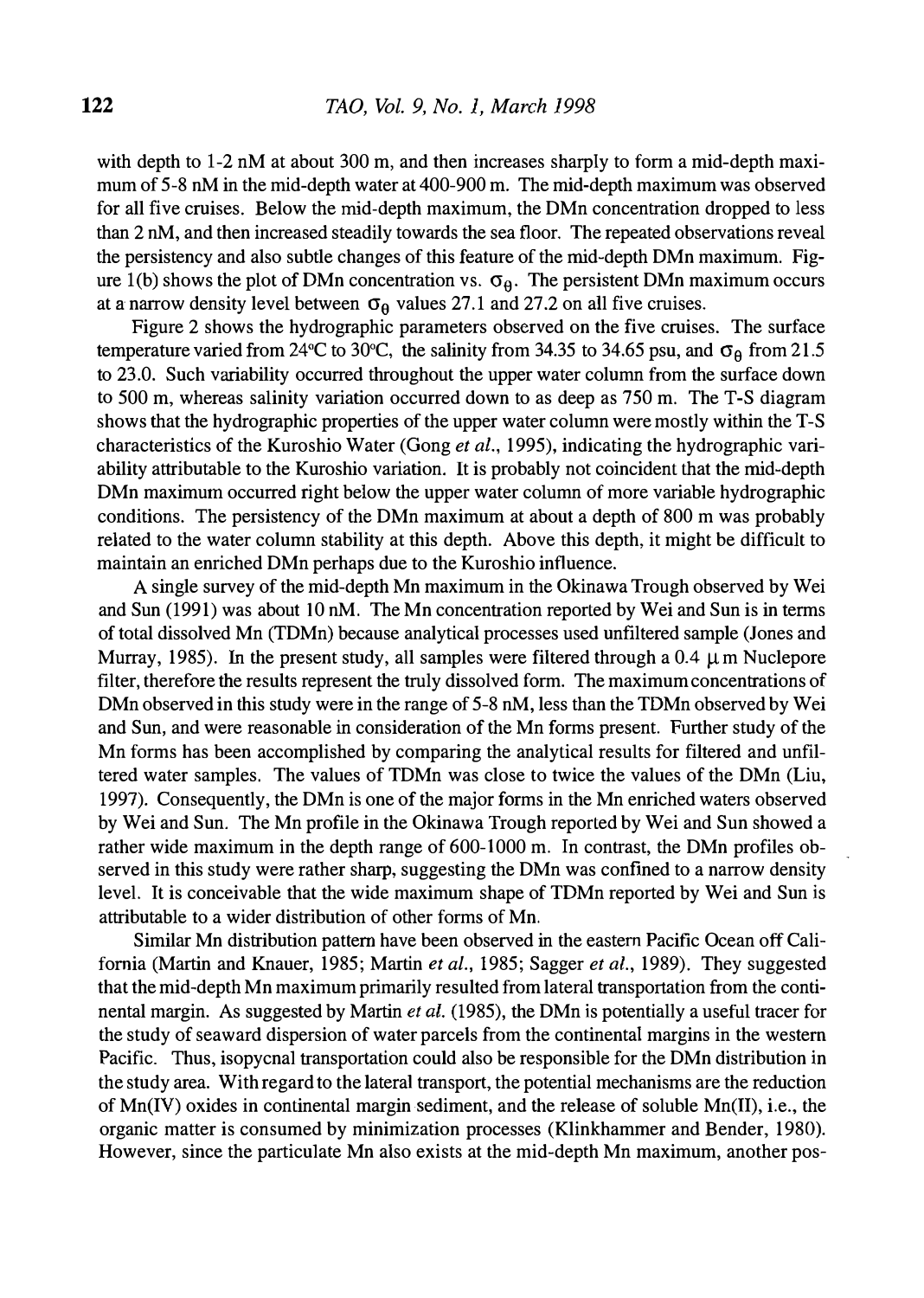

Fig. 2. Vertical profiles of (a) temperature (T), (b) salinity (S), (c) sigma-theta ( $\sigma_{\theta}$ ), and (d) T-S diagram, in March ( $\diamondsuit$ ), May ( $\blacklozenge$ ), July ( $\Box$ ), September ( $\bigcirc$ ) 1995, and January 1996 ( $\bullet$ ); T-S characteristics of Kuroshio water mass (within dark lines, Gong et al., 1995).

sible explanation of the mid-depth DMn maximum is the processes of Mn(II) release from particulate organic matter (POM) in the water column (Landing and Bruland, 1980; Johnson et al., 1996). Further study of the biogeochermical processes and the continental-margin transportation is necessary to elucidate the cause of the mid-depth Mn maximum in the southern Okinawa Trough.

In addition, an elevated TDMn concentration of as high as 26 nM near the seafloor was reported by Wei and Sun (1991). They suspected that such high concentration could have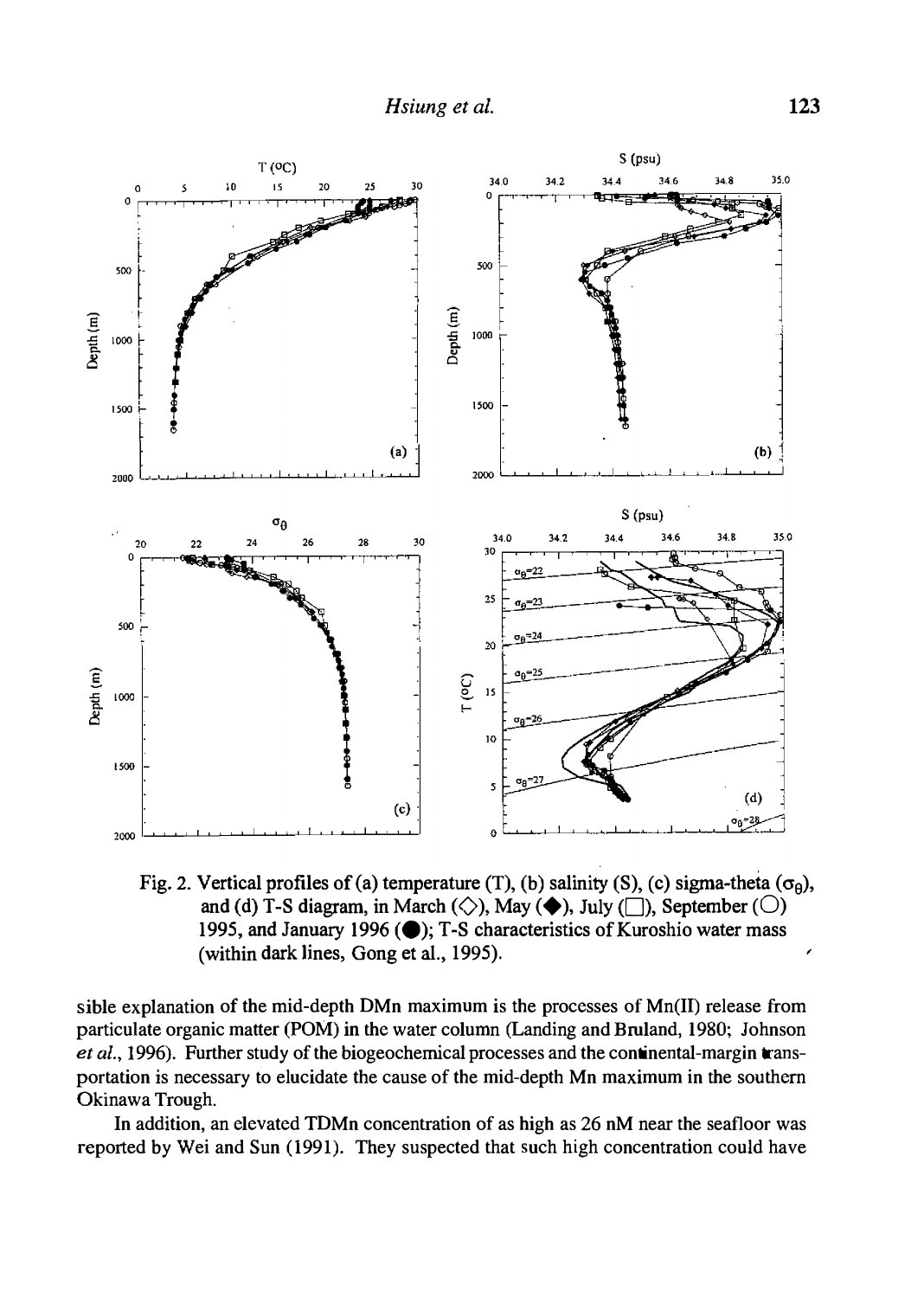resulted from resuspension of sediments and/or from hydrothermal effluent in the study region. Enrichment of DMn near the bottom was also observed on two cruises of this study. Evidence for manganese sources from the resuspension of sediments or from the influence of a hydrothermal vent plume is inconclusive. However, the maximum value of the DMn was only 4 nM, indicating that particulate Mn was probably the-dominant form in the bottom layer.

#### 4. CONCLUSIONS

In conclusion, this study provides repeated observations of the DMn vertical distribution in the southern Okinawa Trough, which reconfirms the previous report of a mid-depth TDMn maximum at around 800 m. The mid-depth water with enriched DMn occurred within a narrow range of  $\sigma_0$  of 27.1-27.2, which was in a rather stable water column with little hydrographic variability. The mid-depth maximum Mn consisted of both particulate and dissolved forms, with about half the total Mn in this Mn-enriched layer being in the dissolved form. In order to use the DMn as an indicator of seaward dispersion of water parcels in the southern Okinawa Trough, further study of the biogeochemical processes and continental-margin transportation is necessary.

Acknowledgments The authors thank Prof. K.K. Liu, C.T.A. Chen, and two anonymous reviewers for providing valuable suggestions and comments. The study was supported by the National Science Council of the R.O.C. under Grant No. NSC85-2611-M-019-017Y (TMH) and NSC85-2611-M-019-018-K2 (GCG).

#### **REFERENCES**

- Bender, M. L., G. P. Klinkhammer, and D. W. Spencer, 1977: Manganese in seawater and the marine manganese balance, Deep-Sea Res., 24, 799-812.
- Gong, G. -C., K. -K. Liu, and S. -C. Pai, 1995: Prediction of nitrate concentration from two end member mixing in the southern East China Sea, Cont. Shelf Res., 15, 827-842.
- Glasby, G. P., 1984: Manganese in the marine environmental, Oceangr. Mar. Bilo. Annual Rev., 22, 169-194.
- Jones, C. J., and J. W. Murray, 1985: The geochemistry of manganese in the northeast Pacific Ocean off Washington, Limnol. Oceanogr., 30, 81-92.
- Johnson, K. S., K. H. Coale, W. M. Berelson, and R. M. Gordon, 1996: On the formation of the manganese maximum in the oxygen minimum, Geochim. Cosmochim. Acta, 1291-1299.
- Klinkhammer, G. P., and M. L. Bender, 1980: The distribution of manganese in the Pacific Ocean, Earth Planet. Sci. Lett., 46, 361-384.
- Landing, W. M., and K. W. Bruland, 1980: Manganese in the North Pacific, *Earth Planet.* Sci. Lett., 49, 45-56.
- Liu, Y. -J., 1997: Study on the manganese plume in the southern Okimnawa Trough, Master Thesis, National Taiwan Ocean University.
- Martin, J. H., and G. A. Knauer, 1980: Manganese cycling in Northeast Pacific waters, Earth